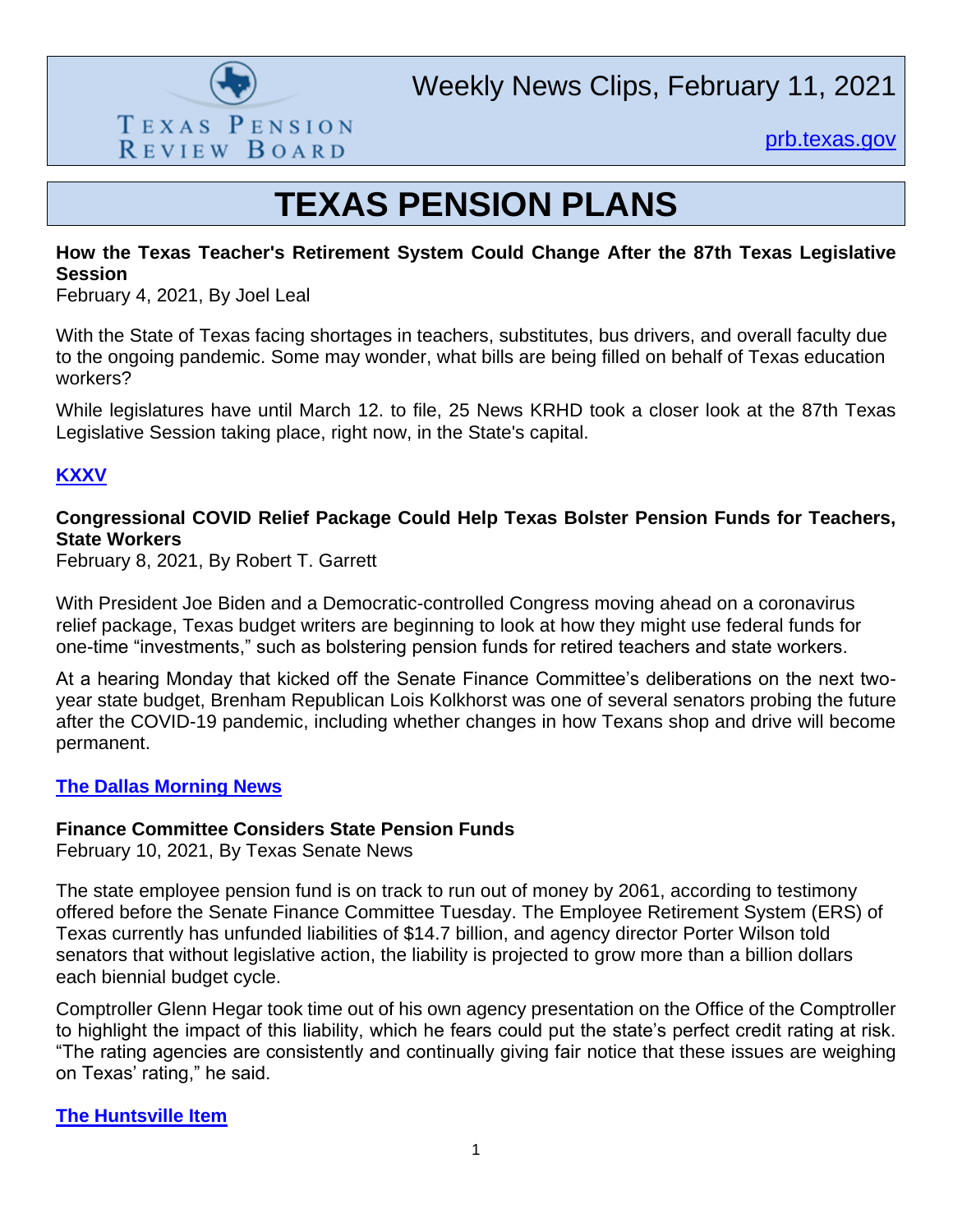## **TEXAS ECONOMIC INDICATORS**

#### **Texas Leads the Nation as No. 1 State in Exports for 19th Consecutive Year**

February 8, 2021, By Texas Economic Development Corporation

Texas ended 2020 as the No. 1 exporting state in the United States for the 19th consecutive year, more evidence of the strength and resilience of the state's economy, said Robert Allen, president and CEO of the Texas Economic Development Corporation.

"Texas has developed a remarkable track record of economic achievement," Allen said. "Texas is and has been the No. 1 exporting state in the nation, the best state business climate, and the world's ninth largest economy. Even with all the challenges we faced in 2020, we are still outpacing the competition in exports — handily, I might add — that's a really good sign."

#### **PR [Newswire](https://www.prnewswire.com/news-releases/texas-leads-the-nation-as-no-1-state-in-exports-for-19th-consecutive-year-301223999.html)**

### **Fiscal Outlook Better Than Expected as Texas Senate Opens Budget Process**

February 9, 2021, By Richard Lee

The state will be in much better financial shape than it appeared last summer, and could even end the current biennium with money in the bank, according to Senate Finance Chair and Flower Mound Senator Jane Nelson. "Who could have imagined that," she said.

Last July, there were indications that lawmakers could be facing a shortfall approaching \$5 billion dollars, but better-than-expected sales tax collections, federal aid funds and cuts to state agencies could leave state ledgers in the black when the fiscal biennium for 2020-2021 ends in September. The budget bill laid out before the Senate Finance Committee on Monday would appropriate \$119.7 billion in state revenue for the 2022-2023 biennium.

#### **[Texas Senate News](https://senate.texas.gov/news.php?id=20210208a&lang=en)**

#### **Our K-Shaped Recovery: Dallas Has Regained Almost All Its Lost Jobs of the Past Year -- if You Exclude Leisure and Hospitality Losses**

February 9, 2021, By Mitchell Schnurman

The pandemic economy has created sharply uneven outcomes, devastating some industries and families while improving the prospects for others.

The recovery is proceeding in a similar K-shaped fashion with some job sectors mired in high unemployment while others are posting strong growth.

Such disparities extend to regions, too. Consider this: By the end of December, the Dallas-Plano-Irving metro division had recovered nearly all its lost jobs over the previous 12 months -- if the hardhit leisure and hospitality sector were excluded.

#### **[The Dallas Morning News](https://www.dallasnews.com/business/economy/2021/02/09/our-k-shaped-recovery-dallas-has-regained-almost-all-its-lost-jobs-of-the-past-year-if-you-exclude-leisure-and-hospitality-losses/#_ga=2.30091647.1505266628.1613040548-1489854217.1613040548)**